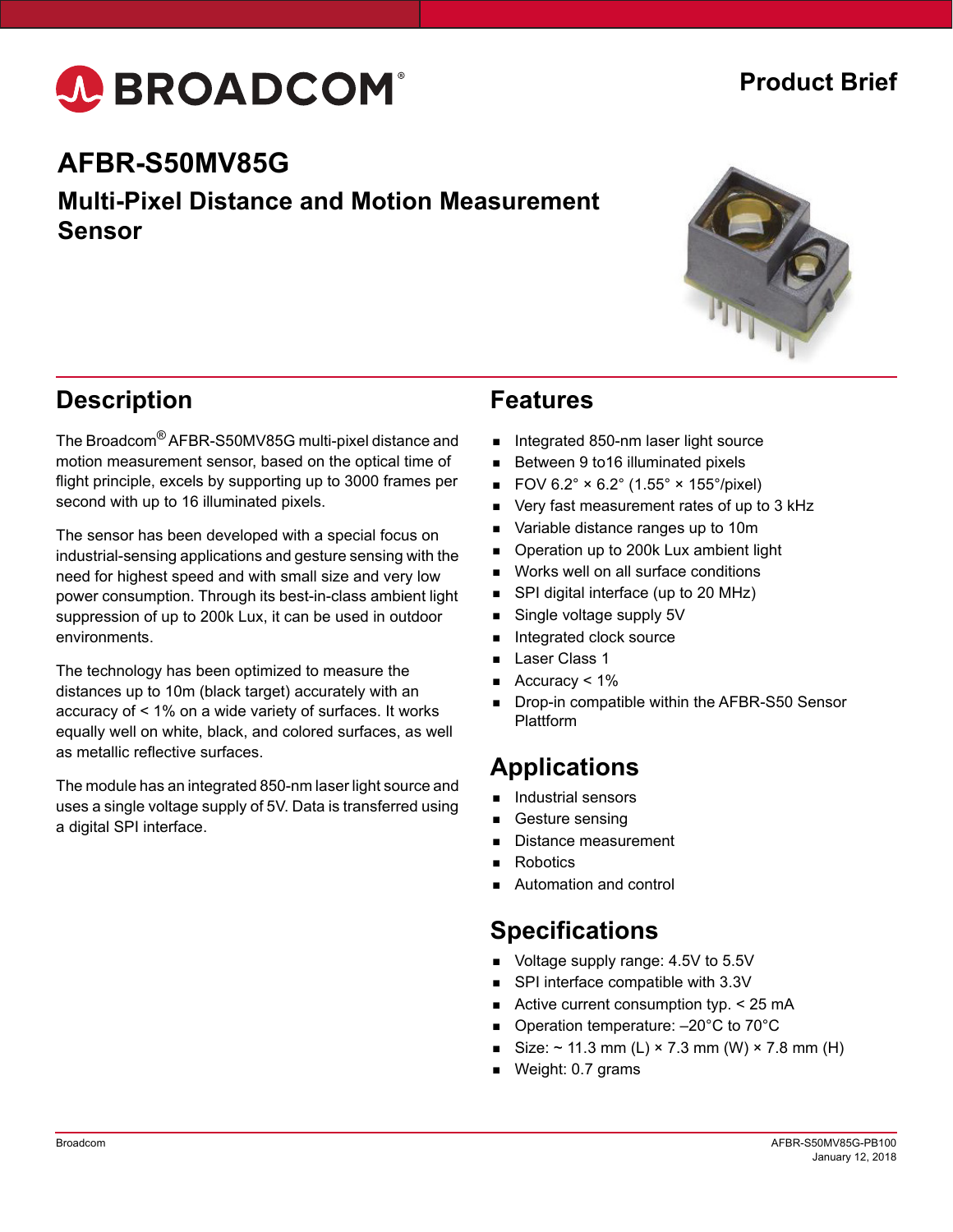Broadcom, the pulse logo, Connecting everything, Avago Technologies, Avago, and the A logo are among the trademarks of Broadcom and/or its affiliates in the United States, certain other countries and/or the EU.

Copyright © 2018 Broadcom. All Rights Reserved.

The term "Broadcom" refers to Broadcom Limited and/or its subsidiaries. For more information, please visit www.broadcom.com.

Broadcom reserves the right to make changes without further notice to any products or data herein to improve reliability, function, or design. Information furnished by Broadcom is believed to be accurate and reliable. However, Broadcom does not assume any liability arising out of the application or use of this information, nor the application or use of any product or circuit described herein, neither does it convey any license under its patent rights nor the rights of others.